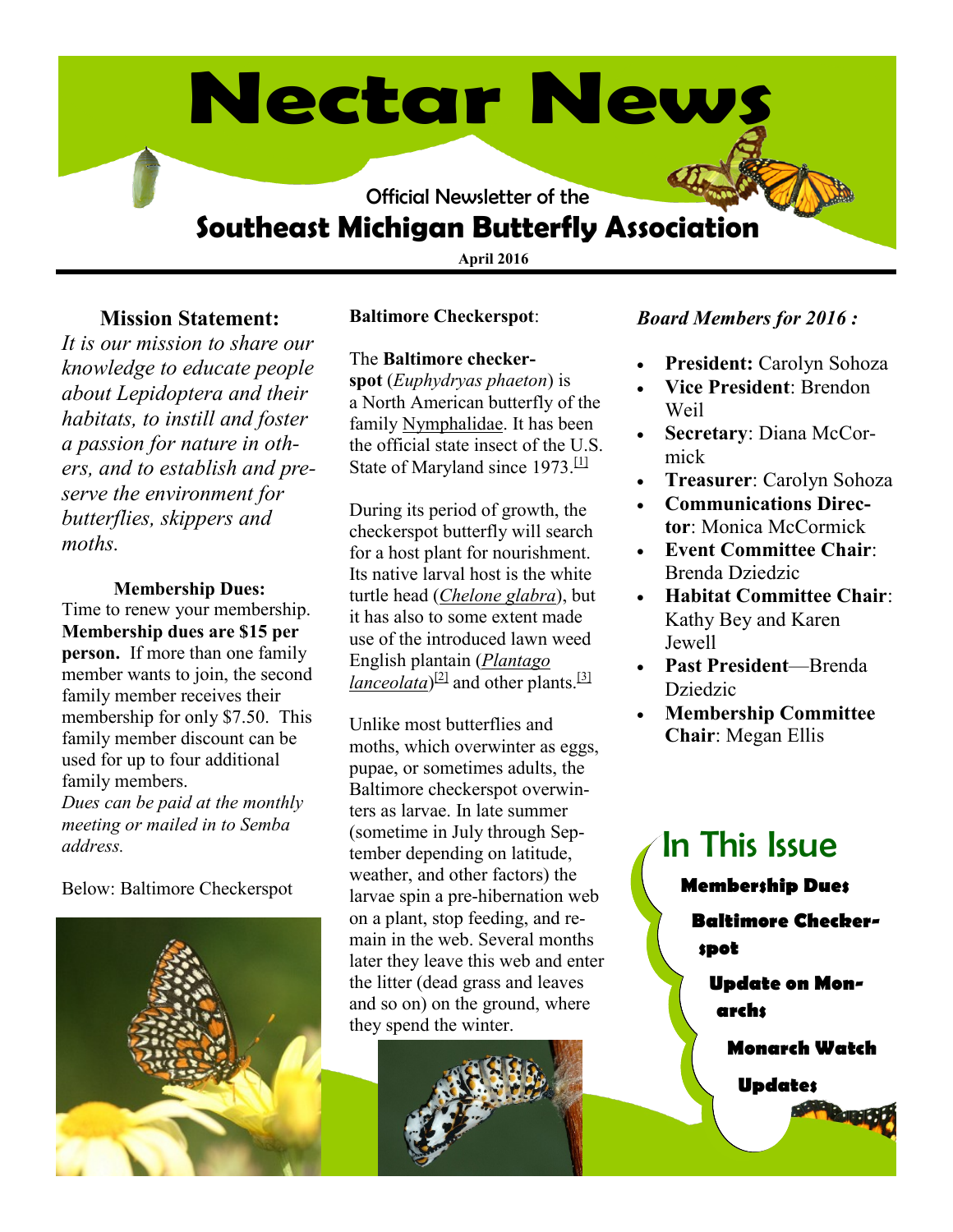

# **Update on the Monarchs**

**MARCH 16, 2016 Semba MEETING MONARCHS IN MEXICO By Member** *Diane Pruden*

The day prior to the March meeting, I returned from my annual trip to Mexico to visit the over wintering monarch butterflies. My program focused on what I observed in Mexico and its implications for the future. I hoped to inspire all our members to plant a few more milkweed plants, to raise a few more monarchs and to tag as many as possible in 2016.

Slides beginning the program were of maps of the roost locations and pictures of the usual large colonies of monarchs as they roost throughout the winter.

A "storm of the century" hit the sanctuaries on the afternoon of March 9 It continued for about 1  $-1/2$  days.

Selected pictures of the habitat devastation in the sanctuaries and the nearby towns were shown. A brief YouTube video showing suffering monarchs surviving was played.

At the time of the storm, some monarchs had begun their migration but others were killed in the



storm. And many of the 200+ year old roost trees in the preserve were uprooted. It is too soon to tell about current and long term consequences of the storm. In 2002, a somewhat similar event occurred earlier in the winter and around 50% of the over wintering population was lost.

From the extreme weather event alone, it is clear that Monarch Waystations are more important than ever. Although there are a number of recently funded large scale habitat restoration efforts underway, individuals such as our selves can move more quickly and more efficiently. Our cumulative efforts do make a difference in survival of the monarch migration phenomena.

For several years, Michigan had the largest number of Monarch Waystations in the country, followed by Texas. That ranking was reversed earlier this year. As of 10 March 2016, 12,763 Monarch Waystation habitats have been registered with Monarch Watch. Michigan has 989 but was passed by Texas which has 1,003.

Let's get this reversed for the monarchs and for our state pride!

Several people in attendance indicated that they have gardens which qualify but that they have

Letw

not registered. I offered to register these properties at no cost. Anyone may contact me (dianepruden@gmail.com, 248- 676-0196) and I will take your information and complete the paperwork for you at no cost.

*Tagging by people such as ourselves is even more important in 2016.* 

**UPDATE**: In southern Texas, milkweed is healthy and numerous. Monarchs continue to arrive and have been laying eggs as they begin the northward expansion of their breeding areas.

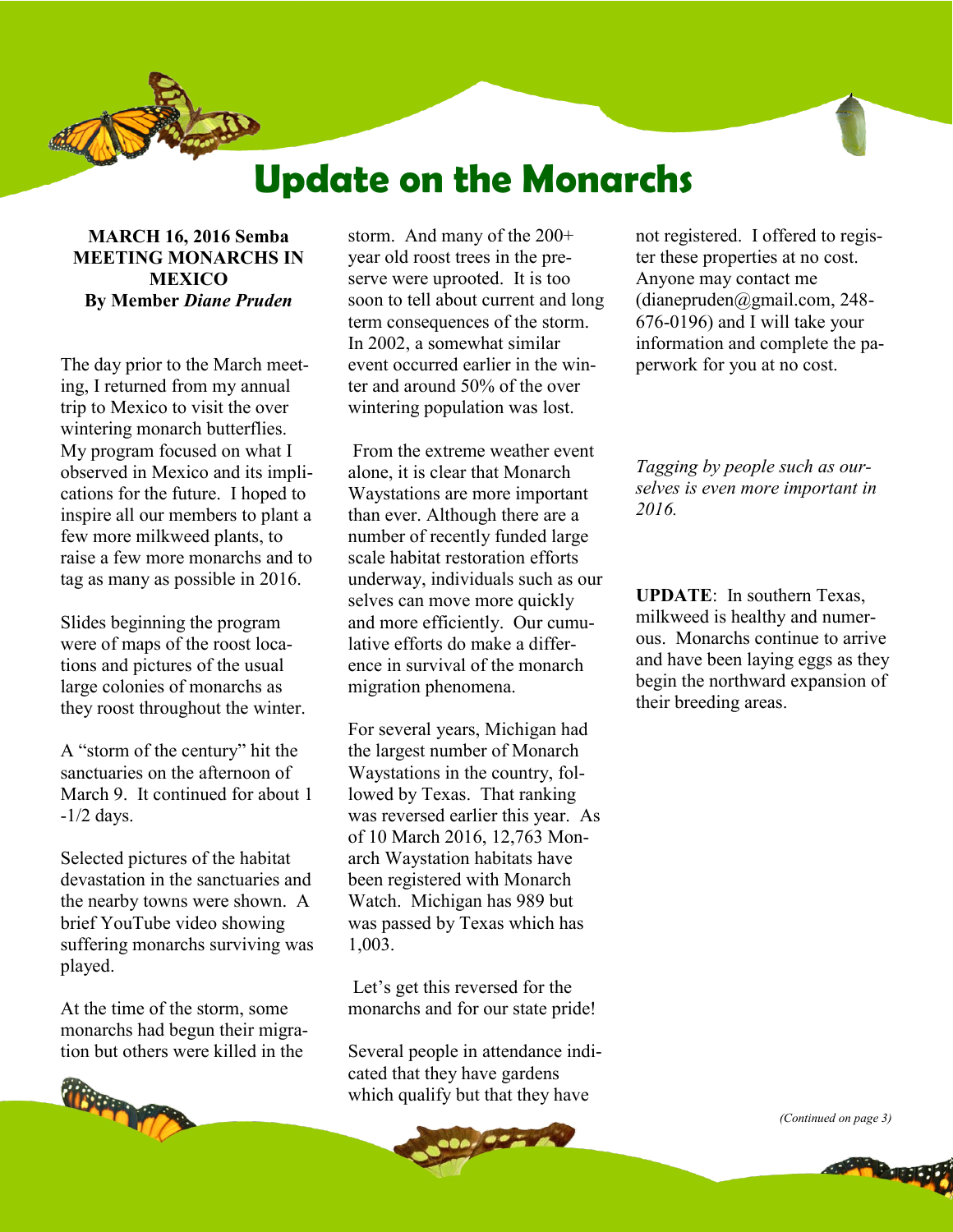# **Updates and Reminders**

#### **Monarch Waystation**

#### **Calendars**

We have a few more SEMBA Calendars left if anyone wants a beautiful 2016 calendar with our member's photos! \$12.

#### **SAY YES!**

#### **TO THE MONARCH AS MICHIGAN'S STATE IN-SECT**

Michigan is one of three states that does not have an official State Insect. The Monarch Butterfly is widely recognized throughout the State of Michigan, and lures many tourists annually to the shores of The Great Lakes to view its migration. The Monarch is symbolic for Michigan; like the Monarch, through hard work and tenacity Michigan can emerge beautifully. The people of Michigan understand the need to protect this beautiful creature, and this measure can help protect the Monarch and educate Michiganders of all ages.

Sign the petition at:

MichiganMonarch.com

#### **Certification:**

Monarch Watch is a nonprofit educational outreach program based at the University of Kansas that focuses on the Monarch butterflies, its habitat, and its spectacular fall migration. If you would like to certify your monarch habitat and help support Monarch Watch's conservation efforts, there is a \$16 nonrefundable application fee. Sign is \$17. Application and sign bundle is \$33 purchased all at once.

#### **Requirements:**

Size– No minimum area requirement, however a truly effective Monarch Waystation will be atleast 100 square feet. The total area may be split among several sites at your location.

Exposure– At least 6 hours of sun a day.

Plants, Drainage, and Soil Type are other interesting considerations for the Waystation.

#### **Register your butterfly garden!**

More information at:

#### *Monarchwatch.org*

**April 6:** Brenda's Butterfly Habitat clean-up day. 11:00 am.

**April 7:** 1:00pm, Hibernaculum Hunt with Brenda D. Searching for Red-spotted Purple hibernaculum.

**April 9th**: 'Pollinator Day', Ray Hunter's store in Southgate.

**April 13:**Warren Garden Club branch of the Women's National Farm and Garden Association, hosts program "Raising Butterflies" at 7 p.m. April 13 at the Warren Community Center, 5460 Arden, Warren. Sue Hobig of Eckert's Greenhouse will discuss raising butterflies including plants to grow, feeding, containers to use. Program is free and no registration needed. For more information, call 586-978-1284.

**April 16th**: 10 am, Work Day Nankin Mills Butterfly Garden.

**April 21:** Taylor Garden Club meeting at 7:00 pm, "Two Ladies and a Hoe."

**April 22:** Earth Day.

**April 23**: Family Earth Day, Nankin Mills! Saturday.